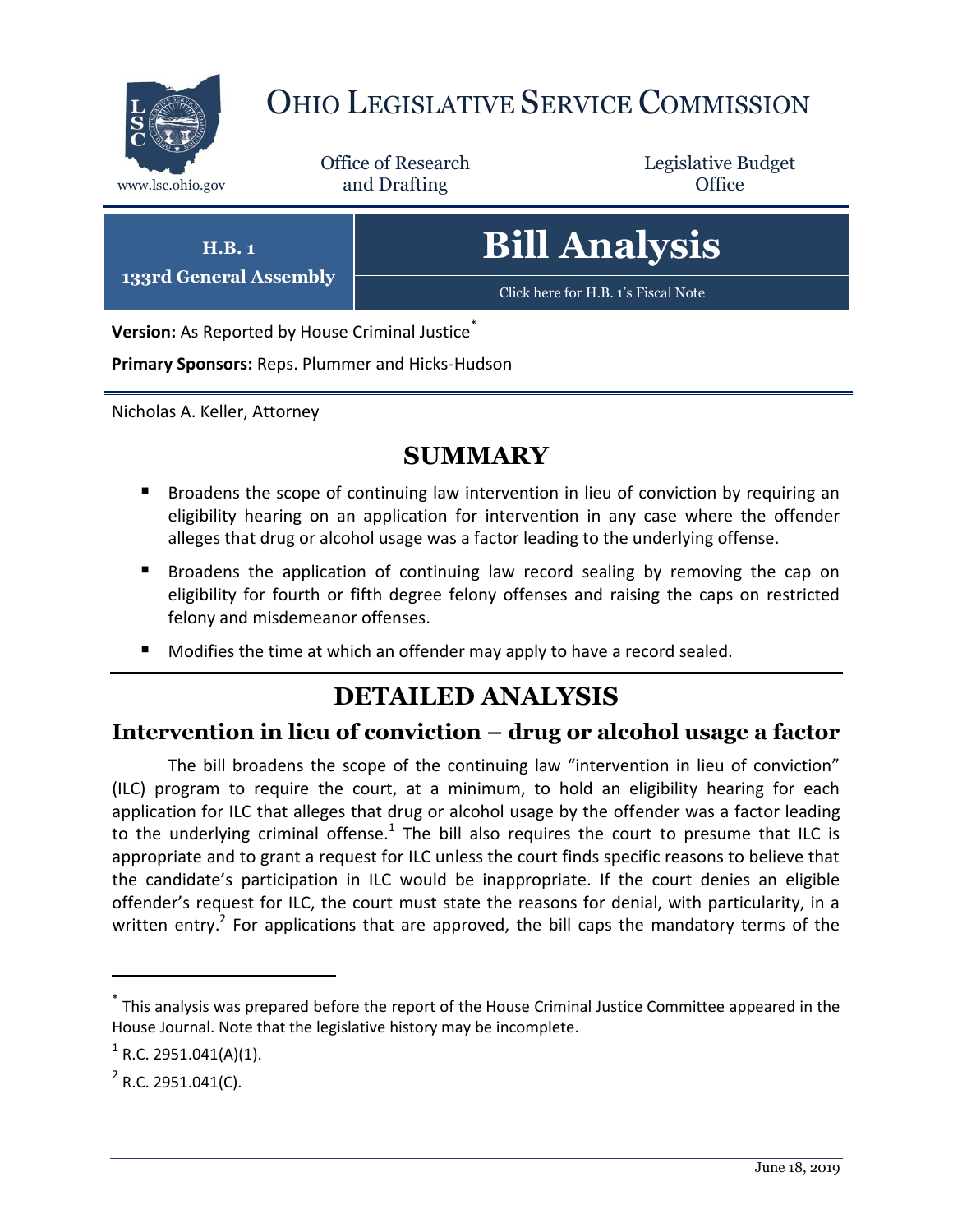plan at no more than five years. Continuing law requires every plan to require the offender to do at least all of the following for at least one year from the date the court grants ILC: <sup>3</sup>

- Abstain from the use of illegal drugs and alcohol;
- **Participate in treatment and recovery support services;**
- Submit to regular random drug and alcohol testing.

The bill also narrows the scope of ILC by making an offender charged with a felony sex offense ineligible for ILC. Continuing law already prohibits an offender charged with a first, second, or third degree felony or an offense of violence from being eligible.<sup>4</sup>

#### **Background – intervention in lieu of conviction**

Under continuing law, if an offender is charged with a criminal offense, and the court has reason to believe that drug or alcohol usage by the offender was a factor leading to the offense, the court may accept, prior to the entry of a guilty plea, the offender's request for intervention in lieu of conviction. If a request is approved by the court, the court must accept the offender's plea of guilty and waiver of rights to a speedy trial and preliminary hearing, and other procedural rights. The court then may stay all criminal proceedings and order the offender to comply with the terms and conditions of a court-ordered intervention plan. If the court finds that the offender has successfully completed the intervention plan, the court must dismiss the proceedings against the offender with no adjudication of guilty or criminal conviction. The court may order that records related to the offense in question be sealed.<sup>5</sup>

### **Sealing a record of conviction**

#### **Expansion of eligible offenders**

The bill expands the law that allows an offender to have conviction records sealed so that more offenders are eligible to have their records sealed.

First, the bill eliminates a cap on the number of fourth and fifth degree felonies that an offender is eligible to seal. Under current law, an offender convicted of more than five felonies of any degree is not eligible to have the offender's record sealed. Under the bill, there is no cap on the number of fourth and fifth degree felonies and misdemeanors that may be sealed so long as those offenses are not offenses of violence or felony sex offenses.<sup>6</sup>

The bill also expands the alternative sealing provision that currently allows an offender to whom the above sealing provision does not apply, to seal one felony conviction, up to two misdemeanor convictions, or one felony conviction and one misdemeanor conviction. Under the bill, a person who cannot utilize the above sealing provision may have not more than two

 $\overline{a}$ 

 $3$  R.C. 2951.041(D).

 $^4$  R.C. 2951.041(B)(2).

 $<sup>5</sup>$  R.C. 2951.041.</sup>

 $^6$  R.C. 2953.31(A)(1)(a).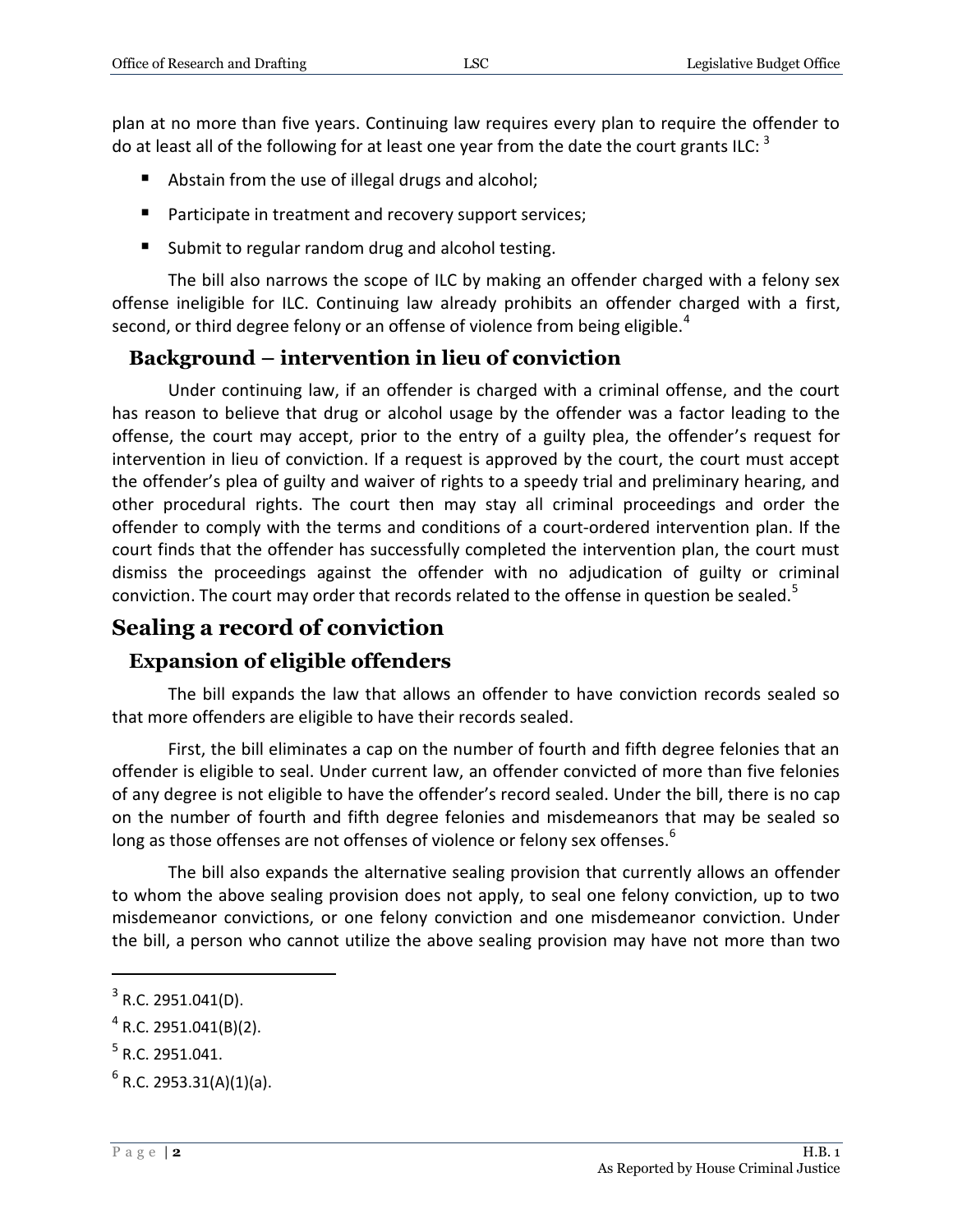felony convictions, not more than four misdemeanor convictions, or not more than two felony convictions and two misdemeanor convictions sealed.<sup>7</sup>

The following criminal records may not be sealed under continuing law:<sup>8</sup>

- Convictions when the offender is subject to a mandatory prison term;
- Convictions for rape, sexual battery, unlawful sexual conduct with a minor, gross sexual imposition, sexual imposition, pandering obscenity involving a minor, pandering sexually oriented material involving a minor, illegal use of a minor in a nudity-oriented material or performance, or various traffic laws;
- Convictions of an offense of violence when the offense is a first degree misdemeanor or felony and is not a first degree misdemeanor riot, assault, or inciting to violence, or inducing panic offense;
- **Convictions on or after October 10, 2007, of importuning or a municipal ordinance** similar to that offense;
- Convictions on or after October 10, 2007, of voyeurism, public indecency, compelling prostitution, promoting prostitution, procuring, disseminating matter harmful to juveniles, displaying matter harmful to juveniles, pandering obscenity, or deception to obtain matter harmful to juveniles when the victim was a person under 18 years old;
- Convictions of a first degree misdemeanor or felony offense against a victim who was 16 years old or younger, other than convictions for nonsupport or contributing to nonsupport of dependents;
- **Convictions for first degree felonies or second degree felonies;**
- Bail forfeitures in traffic cases.

#### **Timing of application**

The bill modifies the time at which an offender may apply to have a record sealed, such that an offender convicted of a third degree felony may apply at the expiration of three years after the offender's final discharge, and an offender convicted of a fourth or fifth degree felony or a misdemeanor may apply at the expiration of one year after final discharge.<sup>9</sup>

Under current law, application may be made at the one of the following times:  $10$ 

 At the expiration of three years after the offender's final discharge if convicted of one felony;

 $\overline{a}$ 

 $7$  R.C. 2953.31(A)(1)(b).

 $^8$  R.C. 2953.36, not in the bill.

 $^{9}$  R.C. 2953.32(A)(1)(a) and (b).

 $10$  R.C. 2953.32(A)(1)(a), (b), and (c).